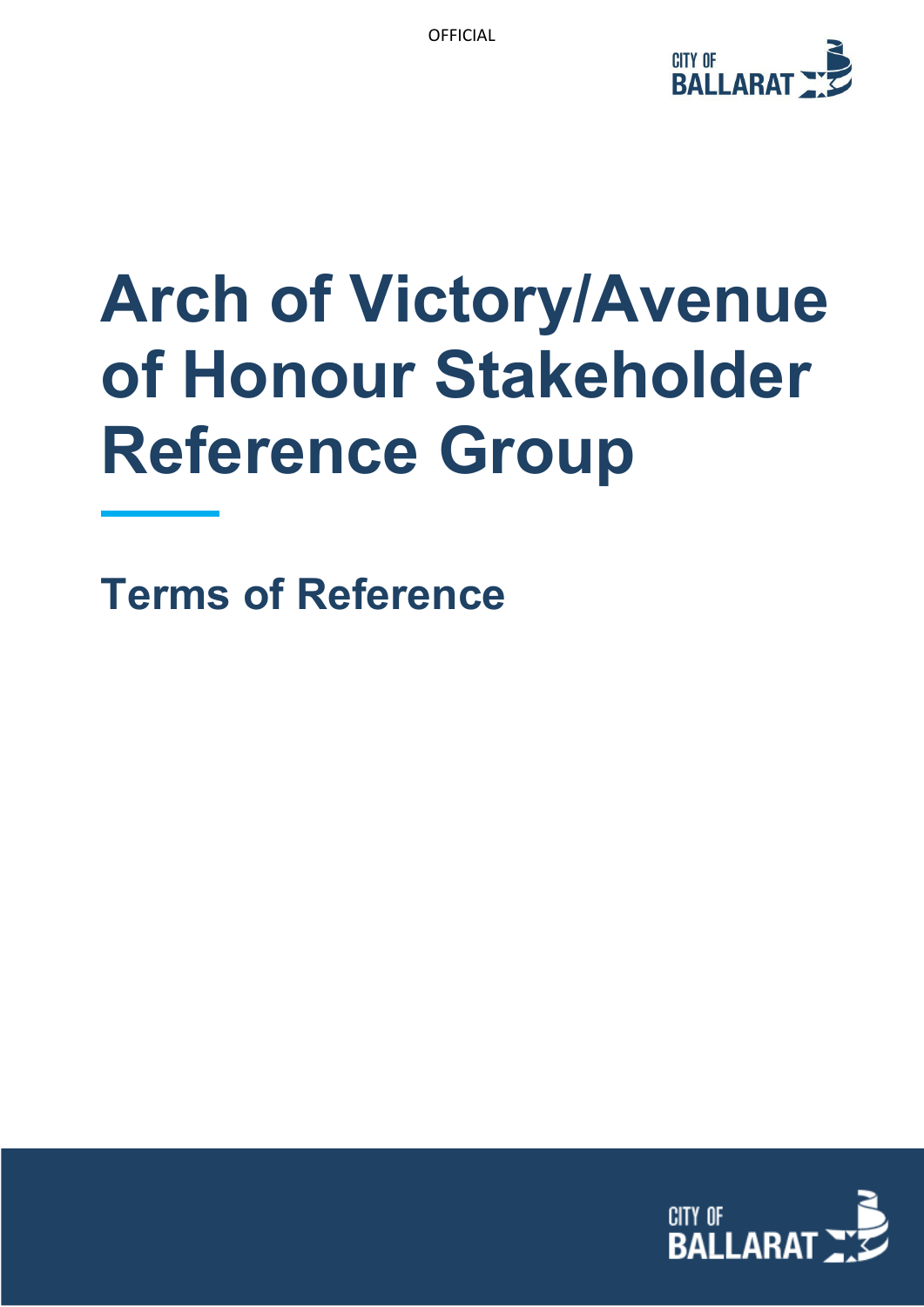

# **Contents**

| 1.               |  |
|------------------|--|
| 2.               |  |
| 3.               |  |
| 4.               |  |
| 5 <sub>1</sub>   |  |
| 6.               |  |
| $\overline{7}$ . |  |
| 8.               |  |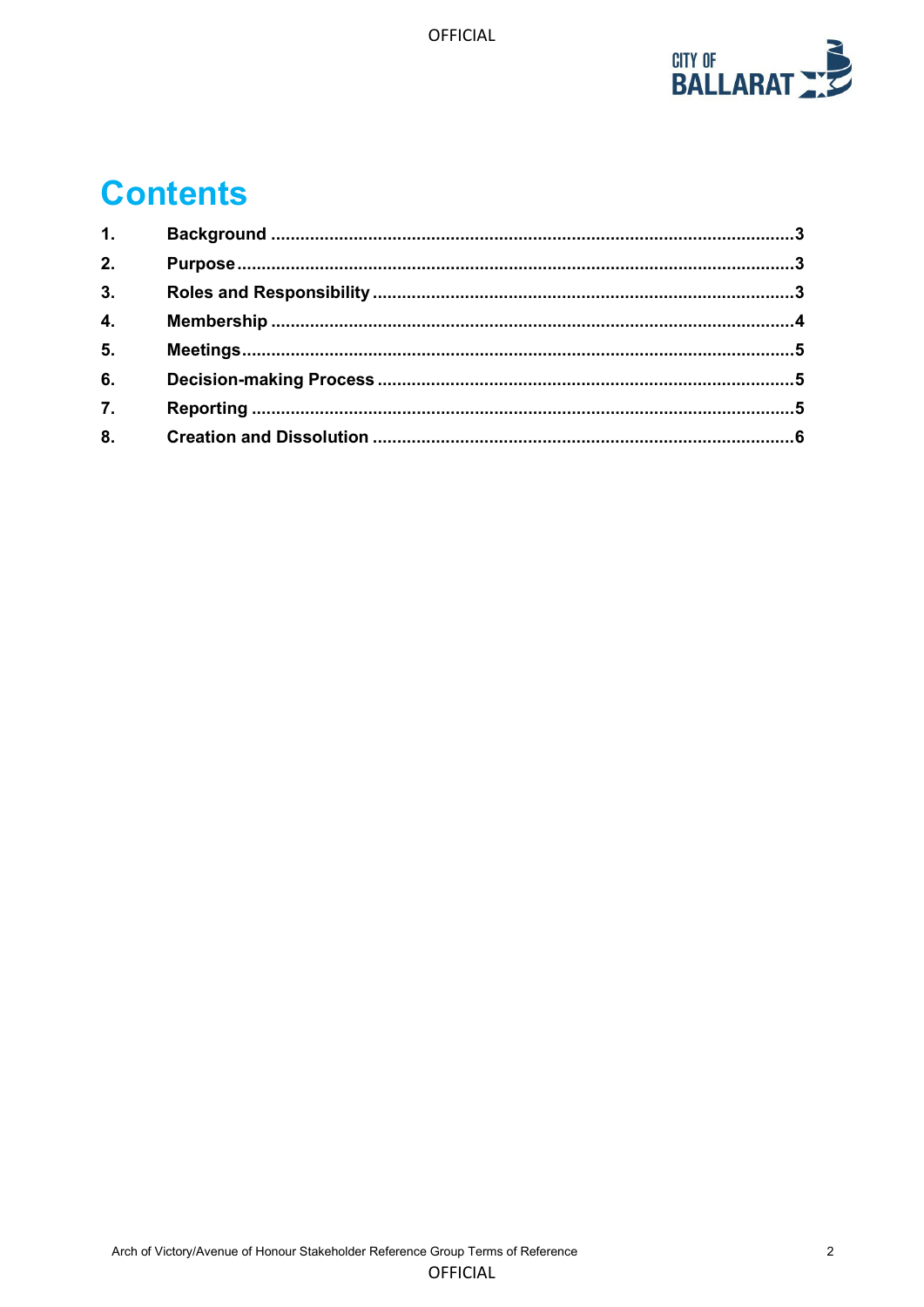OFFICIAL



# <span id="page-2-0"></span>**1. Background**

- 1.1 By this Terms of Reference document, the Ballarat City Council (Council) establishes the Arch of Victory/Avenue of Honour Stakeholder Reference Group.
- 1.2 Council recognises the importance of stakeholder consultation in relation to the Arch of Victory/Avenue of Honour held therein. Committees to oversee the Arch of Victory and Avenue of Honour have existed since 1931 and have played an instrumental role in providing expert heritage advice, arboricultural services and advice, town planning consultation and military and historical advice. Council acknowledges the significant history of volunteer support for the Arch of Victory/Avenue of Honour, management of donations and grants, ongoing evolution of its physical attributes and promotion of its importance in the national and international context. Council also acknowledges the valued gift of the Garden of the Grieving Mother as part of the Arch of Victory precinct. Council has established this Reference Group as a means of consultation for matters relating to the Arch of Victory/Avenue of Honour.
- 1.3 This Terms of Reference document sets out the structure and basis on which the Reference Group can function and interface with Council.
- 1.4 This Terms of Reference document is authorised by a resolution (R20/22) of Council passed on 23 February 2022.

## <span id="page-2-1"></span>**2. Purpose**

The Reference Group is established for the purpose of:

- 2.1 Providing a streamlined communication mechanism between identified stakeholders and Council Officers to ensure the views and opinions are considered within the decision-making processes of Council, particularly those that may involve the Arch of Victory/Avenue of **Honour**
- 2.2 Provide expert advice on the Arch of Victory/Avenue of Honour on matters including heritage, arboricultural, town planning and military history.
- 2.3 Allowing joint promotion of the Arch of Victory/Avenue of Honour to ensure its national and international significance is understood, supported and appreciated.
- 2.4 Providing a consultative forum to support event planning and event activation that encourages information sharing across all user groups and stakeholders in a timely manner;
- 2.5 Enabling a consultative forum to discuss matters to improve events conducted within the Arch of Victory/Avenue of Honour precinct; and
- 2.6 Advocating for future development of the Arch of Victory/Avenue of Honour in the interests of the local community.

# <span id="page-2-2"></span>**3. Roles and Responsibility**

The role of the Reference Group is to:

3.1 Provide advice on the maintenance, enhancement and protection of the Arch of Victory and Avenue of Honour.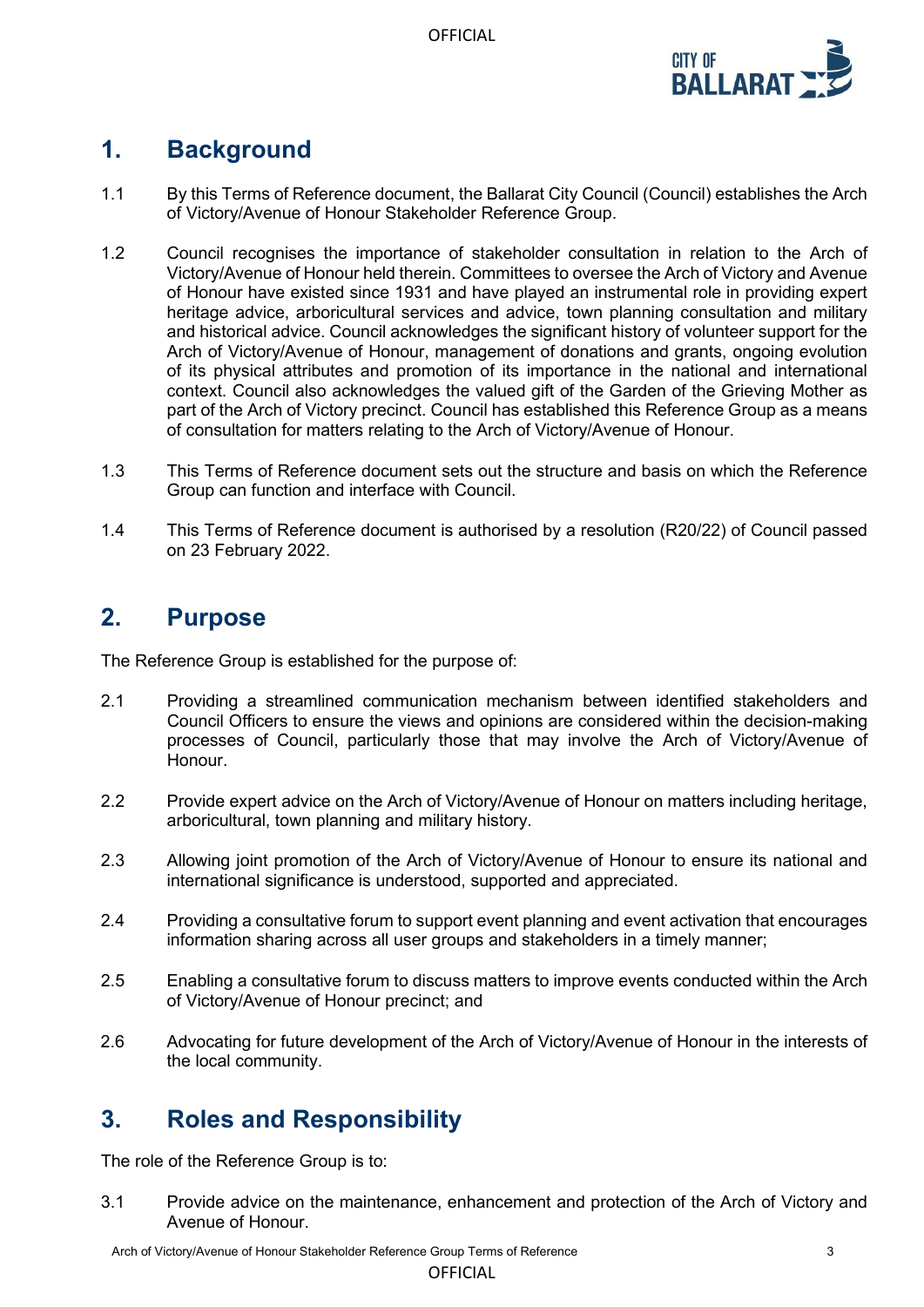

- 3.2 Promote the recognition of war time and peace time sacrifices by Ballarat service personnel.
- 3.3 Provide a consultative forum to Council, VicRoads, Heritage Victoria and other stakeholders on matters relevant to the proper custodianship of the Arch of Victory and Avenue of Honour.
- 3.4 Devise and deliver appropriate commemorative services related to the Arch and Avenue, with support from Council as outlined 3.7.
- 3.5 Reference Group members are expected to keep confidential all sensitive, commercial and personal information that the members may encounter while being a member of the Group, and not to act in any way that would bring the Council into disrepute.
- 3.6 Monitor the implementation of the Conservation Management Plan Ballarat Avenue of Honour and Arch of Victory

The role of Ballarat Council is to:

- 3.7 Undertake and fund all ongoing maintenance of the Arch of Victory/Avenue of Honour in line with the Conservation Management Plan, including mowing, gardening and tree and plaque maintenance and replacement as required.
- 3.8 Provide support and funding of commemorative events as agreed with Council which may include development of event programs and invitations, permits, traffic control and other logistical support as agreed on a case-by-case basis.
- 3.9 Apply for all applicable planning, grant funding and heritage permits as required.
- 3.10 Provide an ongoing operational contact to Reference Group members to assist in repairs, maintenance and other urgent matters.
- 3.11 Provide administrative support for the purposes of Reference Group meetings.
- 3.12 Provide Public Liability and Professional Indemnity Insurance for members of the Stakeholder Reference Group while acting in the capacity as a Stakeholder Reference Group member.

#### <span id="page-3-0"></span>**4. Membership**

- 4.1 The Arch of Victory/Avenue of Honour Stakeholder Reference Group will consist of a minimum of 9 members comprising of:
	- Up to two Councillors
	- One representative of the Ballarat RSL
	- One representative of VicRoads / Regional Roads Victoria
	- Council Arboriculture Officer or other Council operational officer
	- Two representatives of the Lucas Past Employees Association
	- One representative of the National Trust of Australia Ballarat Branch
	- A maximum of twelve community representatives including service clubs, and any additional members of the AoV/AoH Committee Incorporated not described above.
- 4.2 The Chief Executive Officer shall appoint a Council Officer to provide administrative support and guidance to the Reference Group.
- Arch of Victory/Avenue of Honour Stakeholder Reference Group Terms of Reference<br>4 4.3 A Council Officer appointed under clause 4.2 is not considered a member of the Reference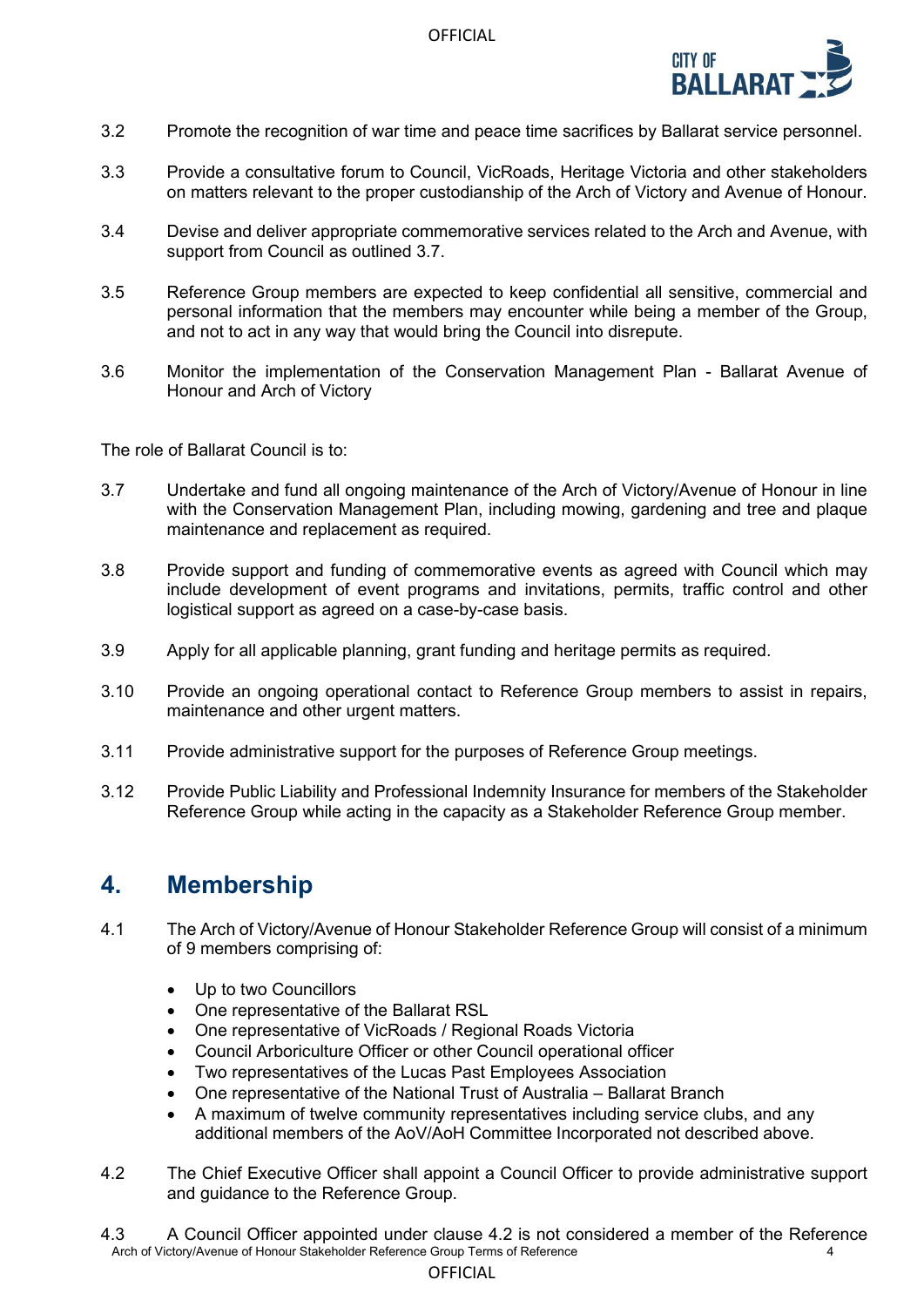Group.



- 4.4 A Chairperson will be elected at the first meeting of the Committee.
- 4.5 If the Chairperson is absent from a Committee meeting, the Committee will select a temporary Chairperson to chair the Committee meeting.
- 4.6 Any Councillor can attend the meeting as a non-voting observer.

#### <span id="page-4-0"></span>**5. Meetings**

- 5.1 Unless Council resolves otherwise, Reference Group meetings will be conducted at the Group's discretion under the direction of the Chairperson.
- 5.2 The Reference Group shall meet at least on a twice-yearly basis and at such times and places as are necessary to enable it to exercise and discharge its functions as described herein.
- 5.3 The Chairperson will chair all Reference Group meetings.
- 5.4 The Chairperson is the authorised spokesperson for the Group.
- 5.5 The role of the Council Officer appointed under clause 4.2 includes:
	- maintaining a Register of Reference Group members, their date of appointment, reappointment and official positions (if any) held as a Reference Group member;
	- advising Reference Group members of term completion dates and their eligibility for reappointment as relevant;
	- acting as the contact point between Council and the Reference Group; and
	- assisting with meeting the Reference Group's reporting requirements.
- 5.6 A quorum of the Reference Group will be half of the members plus one.

#### <span id="page-4-1"></span>**6. Decision-making Process**

6.1 The Reference Group is a consultative forum and hence consensus or other decision-making processes are not required.

## <span id="page-4-2"></span>**7. Reporting**

- 7.1 The Reference Group is responsible for taking proper minutes of all meetings.
- 7.2 The Reference Group shall prepare and present to Council a summary report of its activities upon being requested to do so by Council.